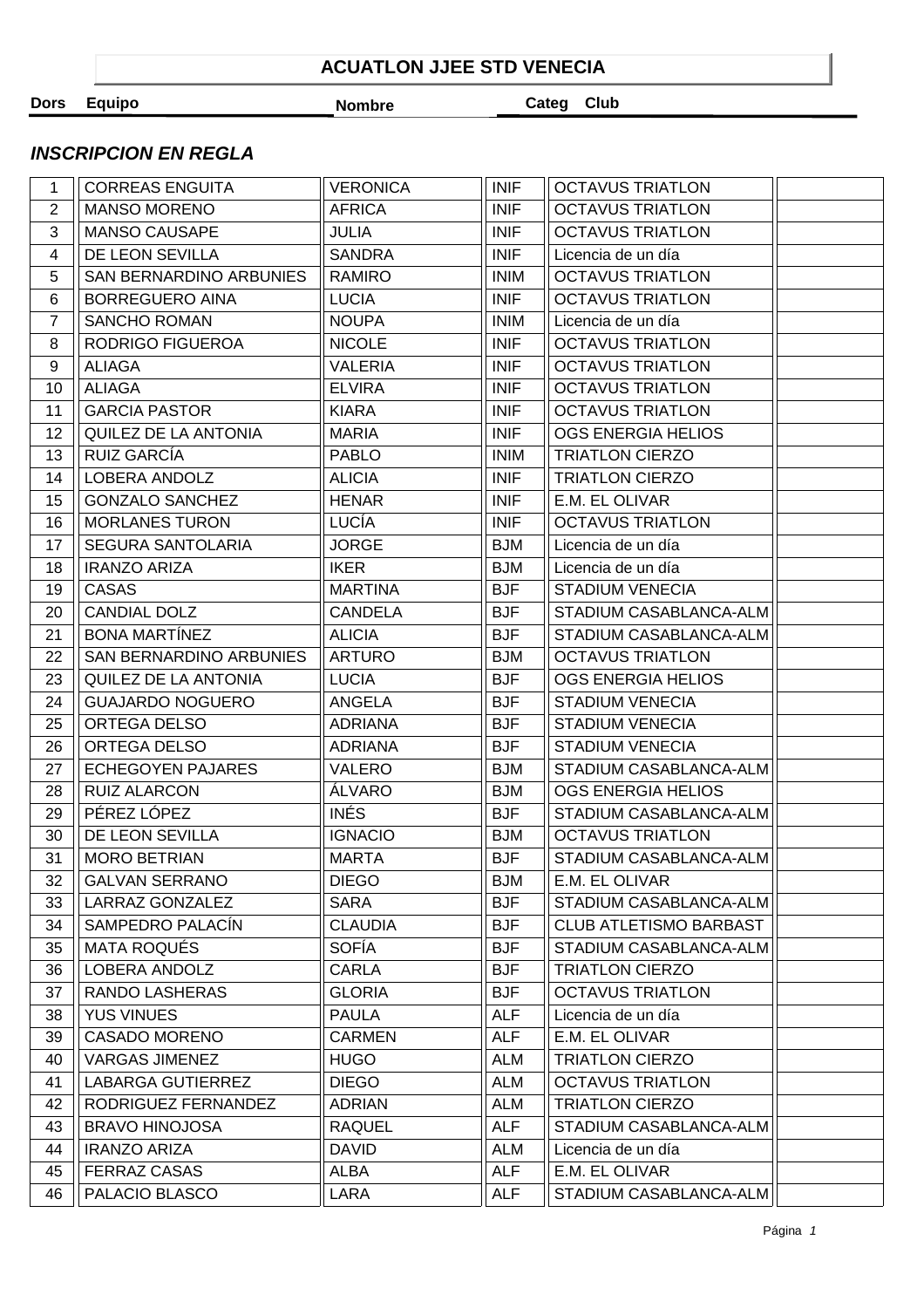| 47 | <b>RUIZ GARCIA</b>      | <b>ELENA</b>      | <b>ALF</b> | <b>TRIATLON CIERZO</b>      |  |
|----|-------------------------|-------------------|------------|-----------------------------|--|
| 48 | <b>GIMENO GIMENO</b>    | <b>URBEZ</b>      | <b>ALM</b> | Licencia de un día          |  |
| 49 | <b>LARROY GIL</b>       | <b>MAURO</b>      | <b>ALM</b> | STADIUM CASABLANCA-ALM      |  |
| 50 | PANIAGUA UBIETO         | <b>CARLOTA</b>    | <b>ALF</b> | <b>TRIATLON CIERZO</b>      |  |
| 51 | <b>GURREA LANUZA</b>    | <b>RAUL</b>       | <b>ALM</b> | Licencia de un día          |  |
| 52 | <b>VERGARA PIQUERAS</b> | <b>BINGBING</b>   | <b>ALF</b> | STADIUM CASABLANCA-ALM      |  |
| 53 | <b>GIMENO GIMENO</b>    | ALEJANDRA         | <b>ALF</b> | <b>STADIUM VENECIA</b>      |  |
| 54 | NAVARRO GRACIA          | <b>CLAUDIA</b>    | <b>ALF</b> | STADIUM CASABLANCA-ALM      |  |
| 55 | ANDRES MORENO           | <b>ADRIAN</b>     | <b>ALM</b> | E.M. EL OLIVAR              |  |
| 56 | GÓMEZ GALLEGO           | <b>RUBÉN</b>      | <b>ALM</b> | E.M. EL OLIVAR              |  |
| 57 | <b>BOUDET MORO</b>      | <b>SERGIO</b>     | ALM        | STADIUM CASABLANCA-ALM      |  |
| 58 | <b>ESTERUELAS AMADO</b> | ANDREA            | <b>ALF</b> | <b>STADIUM VENECIA</b>      |  |
| 59 | <b>CONTI</b>            | LAZZARO           | <b>ALM</b> | OGS ENERGIA HELIOS          |  |
| 60 | <b>CRESPO SANZ</b>      | <b>MARCOS</b>     | <b>ALM</b> | <b>TRIATLON CIERZO</b>      |  |
| 61 | SOBRECASAS ALTES        | LAURA             | <b>ALF</b> | STADIUM CASABLANCA-ALM      |  |
| 62 | <b>AZNAR ABAD</b>       | <b>NICOLAS</b>    | <b>ALM</b> | E.M. EL OLIVAR              |  |
| 63 | <b>JUSTE JIMÉNEZ</b>    | <b>NICOLÁS</b>    | <b>ALM</b> | E.M. EL OLIVAR              |  |
| 64 | <b>MORLANES TURON</b>   | <b>MIGUEL</b>     | <b>ALM</b> | <b>OCTAVUS TRIATLON</b>     |  |
| 65 | ARRANZ ESCRIBANO        | <b>VICTOR</b>     | <b>ALM</b> | OGS ENERGIA HELIOS          |  |
| 66 | ARIÑO MONSEC            | <b>MARIA</b>      | <b>ALF</b> | E.M. EL OLIVAR              |  |
| 67 | <b>LATORRE GIL</b>      | <b>GERMAN</b>     | <b>ALM</b> | TRIATLON VALDEJALON         |  |
| 68 | PICALLO GIL             | <b>JORGE</b>      | <b>ALM</b> | OGS ENERGIA HELIOS          |  |
| 69 | COMPÉS GARCÍA           | <b>PABLO</b>      | <b>ALM</b> | OGS ENERGIA HELIOS          |  |
| 70 | <b>VALLES ZARATE</b>    | <b>MIGUEL</b>     | <b>ALM</b> | <b>TRIATLON CIERZO</b>      |  |
| 71 | PÉREZ LÓPEZ             | LUCÍA             | <b>ALF</b> | STADIUM CASABLANCA-ALM      |  |
| 72 | <b>OYARBIDE LUIS</b>    | <b>AINHOA</b>     | <b>ALF</b> | STADIUM CASABLANCA-ALM      |  |
| 73 | <b>GONZALO SANCHEZ</b>  | <b>VEGA MARIA</b> | <b>ALF</b> | E.M. EL OLIVAR              |  |
| 74 | FERNANDEZ GOMEZ         | <b>JULIA</b>      | <b>ALF</b> | STADIUM CASABLANCA-ALM      |  |
| 75 | <b>CANDIAL DOLZ</b>     | <b>BENILDE</b>    | <b>ALF</b> | STADIUM CASABLANCA-ALM      |  |
| 76 | PUIVECINO LÓPEZ         | MARÍA             | <b>ALF</b> | STADIUM CASABLANCA-ALM      |  |
| 77 | <b>BRAVO HINOJOSA</b>   | <b>ANDREA</b>     | <b>ALF</b> | STADIUM CASABLANCA-ALM      |  |
| 78 | LARRAZ GONZALEZ         | <b>ARIANNA</b>    | <b>ALF</b> | STADIUM CASABLANCA-ALM      |  |
| 79 | SIERRA ÁLVAREZ          | <b>CECILIA</b>    | <b>ALF</b> | STADIUM CASABLANCA-ALM      |  |
| 80 | <b>GONZALEZ PAÑO</b>    | <b>RODRIGO</b>    | <b>INM</b> | E.M. EL OLIVAR              |  |
| 81 | GONZALEZ PAÑO           | <b>CATALINA</b>   | <b>INF</b> | E.M. EL OLIVAR              |  |
| 82 | SÁIZ PEÑA               | ANGELA            | <b>INF</b> | E.M. EL OLIVAR              |  |
| 83 | <b>PES URREA</b>        | <b>ALEJANDRO</b>  | <b>INM</b> | <b>TRIATLON CIERZO</b>      |  |
| 84 | <b>TENA CAMBRA</b>      | RAFAEL            | <b>INM</b> | <b>MONEGROSMAN TRIATLON</b> |  |
| 85 | POLO LLIMOS             | <b>DAVID</b>      | <b>INM</b> | E.M. EL OLIVAR              |  |
| 86 | <b>RUIZ ALARCON</b>     | <b>JAVIER</b>     | <b>INM</b> | OGS ENERGIA HELIOS          |  |
| 87 | <b>GURREA LANUZA</b>    | <b>CARLOS</b>     | <b>INM</b> | Licencia de un día          |  |
| 88 | <b>MORO BETRIAN</b>     | <b>IRENE</b>      | INF        | STADIUM CASABLANCA-ALM      |  |
| 89 | <b>CRESPO SANZ</b>      | <b>MARIA</b>      | INF        | <b>TRIATLON CIERZO</b>      |  |
| 90 | <b>GOMEZ BELENGUER</b>  | <b>PAULA</b>      | INF        | OGS ENERGIA HELIOS          |  |
| 91 | SARASA SANZ             | <b>JAVIER</b>     | <b>INM</b> | E.M. EL OLIVAR              |  |
| 92 | <b>GALVAN SERRANO</b>   | <b>MIGUEL</b>     | <b>INM</b> | E.M. EL OLIVAR              |  |
| 93 | ORTEGA ORTÍN            | <b>GALA</b>       | INF        | STADIUM CASABLANCA-ALM      |  |
| 94 | SANCHEZ GARCIA          | <b>ELISA</b>      | INF        | <b>TRIATLON CIERZO</b>      |  |
| 95 | <b>VARGAS JIMENEZ</b>   | <b>AITANA</b>     | <b>INF</b> | <b>TRIATLON CIERZO</b>      |  |
| 96 | <b>BENEDI GASULL</b>    | VALERIA           | <b>INF</b> | E.M. EL OLIVAR              |  |